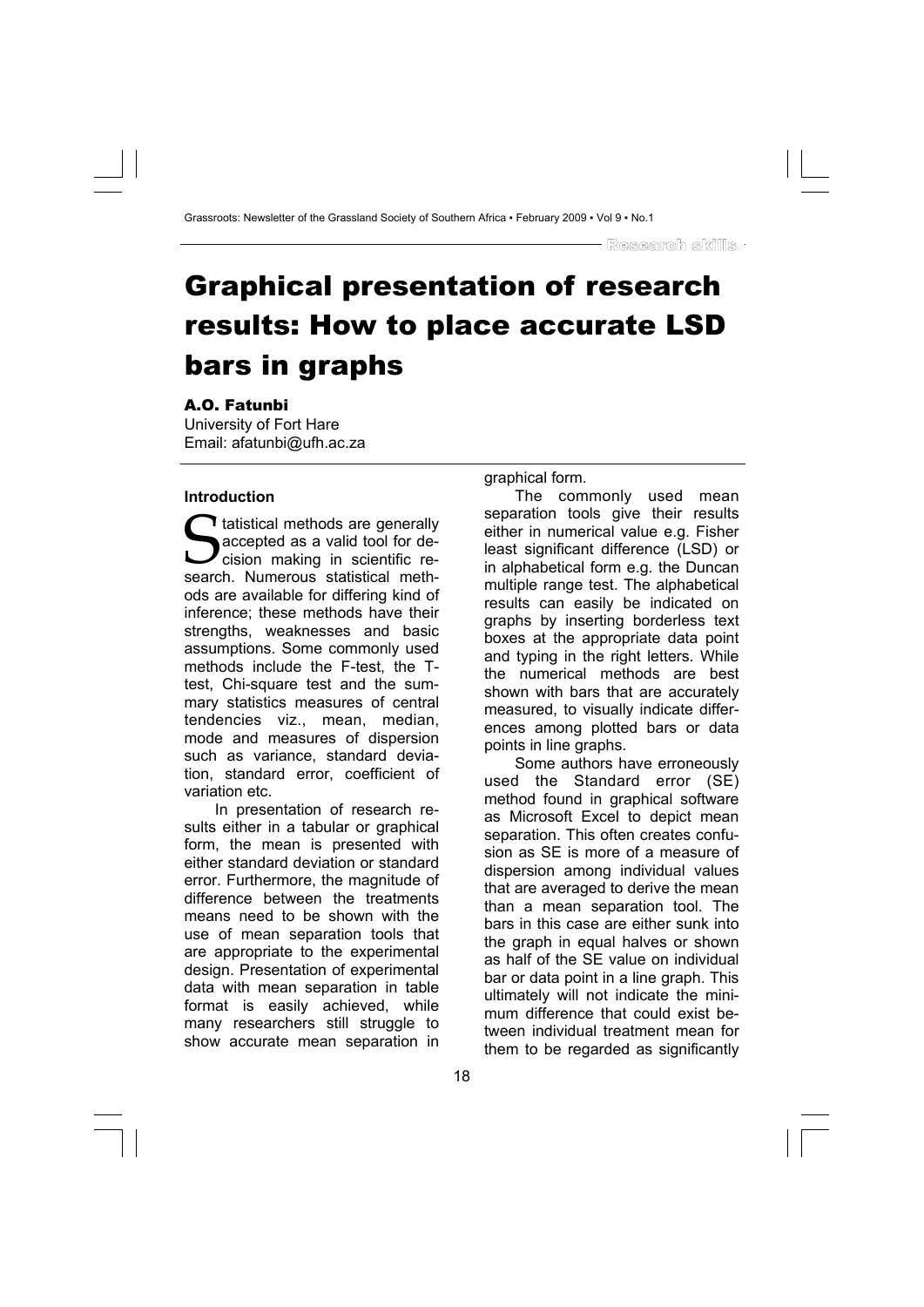different from one another.

Thus, devising a clear and accurate way to show graphical mean separation is vital to proper communication of research result. The aim of this write up is to graphically show few steps that could be taken to insert accurate LSD bars or other numerical mean separation values in a graph using MS Excel software. This will address the most commonly used mean separation methods and software.

## **Steps to get it done.**

Two version of Microsoft Excel are commonly used by researchers, Excel 97-2003 and the Excel 2007. The steps vary a little between the two versions, therefore they are presented separately in this article.

#### **MS Excel 97-2003**

#### *Step 1*

Plot your graph. Note that The

graph can also be a time line graph where ABCDE constitute the treatment and data are collected at different intervals.

#### *Step 2*

Revert back to your data and create a column, fit the column with values that correspond to the location on the Y-axis where you want the bars to be.

Then click on chart and select add data to include the values in the new location. A quick way is to highlight your graph and drag the blue boundary on your data to include the new data.

#### *Step 3*

Convert the added bar into a line graph by clicking on the newly added bar; the bars will be highlighted. Then right click the bars. A dialogue box will open on which you will select *chart type*, which will open another dialogue box where you will

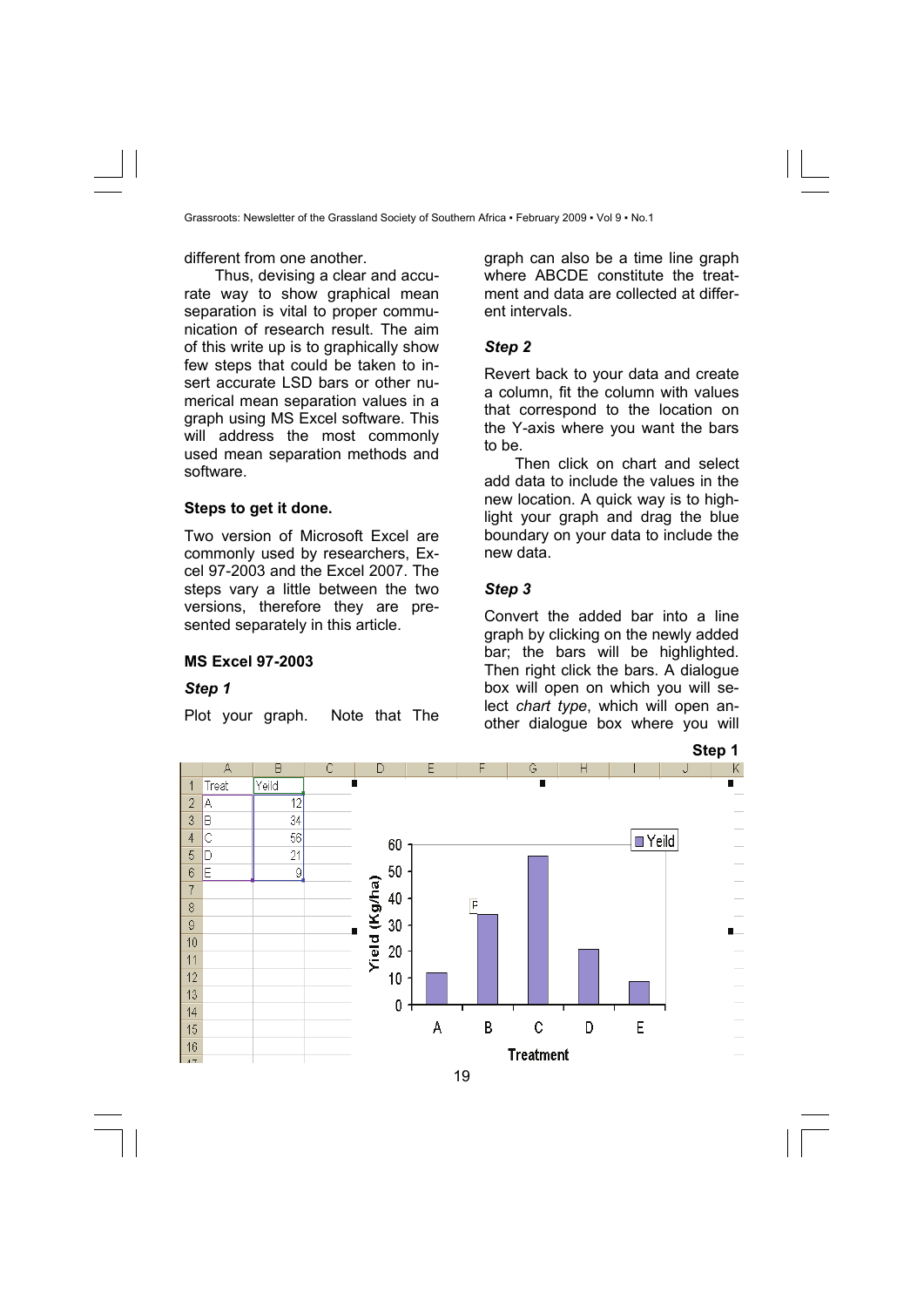

**Step 2** 

select *line graph*.

## *Step 4*

Add another column to the data area. This is where you type in your LSD value. The value you entered into this column should be your LSD value divided by 2, as the bar you will insert will have the top and bottom cut off i.e. double sided. It will

double the value if you enter the actual LSD value. Then right click on the new line graph, a dialogue box will show up, on it highlight format data series.

# *Step 5*

On the *format data series* dialogue box, open *y-error bar* and select the *custom* tab. Click on the icon with

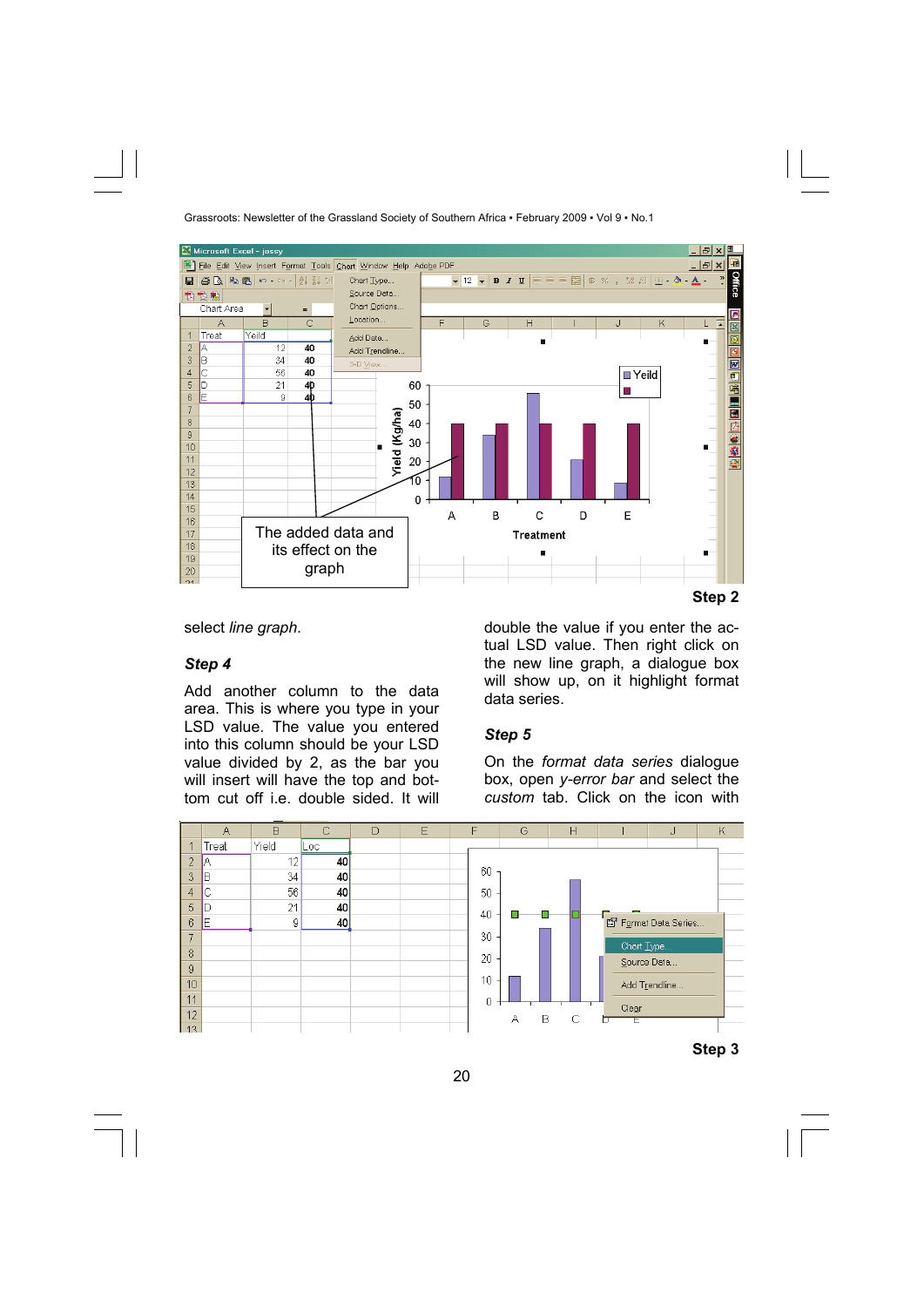| Grassroots: Newsletter of the Grassland Society of Southern Africa • February 2009 • Vol 9 • No.1 |  |
|---------------------------------------------------------------------------------------------------|--|
|---------------------------------------------------------------------------------------------------|--|

|                                   |                           | $\sim$                                              | ∎Yield     |
|-----------------------------------|---------------------------|-----------------------------------------------------|------------|
| 7                                 | <b>Format Data Series</b> |                                                     | $2x$ - Loc |
| 8                                 |                           |                                                     |            |
| 9                                 | Patterns  <br>Axis        | Y Error Bars   Data Labels   Series Order   Options |            |
| 10                                |                           |                                                     |            |
| 11                                |                           | Marker                                              |            |
| 12                                | Line <sup>.</sup>         |                                                     |            |
| 13                                | C Automatic               | C Automatic                                         |            |
| 14                                | C None                    | $\circ$ None                                        |            |
| 15                                | C Custom                  | C Custom                                            |            |
| 16                                | Style:                    | Style:<br>$\blacktriangledown$                      |            |
| 17                                |                           |                                                     |            |
|                                   | Color:<br>Automatic       | Eoreground:<br>Automatic                            |            |
| 18                                |                           |                                                     |            |
| 19                                | Weight:                   | Background:<br>Automatic<br>▼                       |            |
| 20                                | □ Smoothed line           |                                                     |            |
| 21                                |                           | $\frac{4}{5}$ pts<br>Size:<br>$\vert$ 5             |            |
| 22                                | <b>Sample</b>             |                                                     |            |
| 23                                |                           | E Shadow                                            |            |
| 24                                |                           |                                                     |            |
| 25                                |                           |                                                     |            |
| 26                                |                           |                                                     |            |
| II I I I Sheet1 Sheet2 / Sheet3 / |                           |                                                     |            |
| Draw • ※ 卷   AutoShapes • ヽ ヾ     |                           | OK                                                  | Cancel     |
|                                   |                           |                                                     |            |
| Ready                             |                           |                                                     | <b>NUM</b> |
|                                   |                           |                                                     | Step 4     |

the red arrow on the row with the positive sign and it will display. Then highlight the added LSD data and click the red arrow again. Repeat the same for the row with the negative sign. On the display buttons select *both* and click *ok.*

# *Step 6*

Right click to open the *format data series* again and open *patterns* then click *none* under line and marker dialogue boxes

| <b>Format Data Series</b><br>,,,,,,,,,,,,,,,,,,,,,,,,,,,,,,,,,,,,,<br>Data Labels   Series Order   Options  <br>Patterns<br>Y Error Bars<br>Axis                                                                                                                                                                            | $2$ $\times$                                                                                                                                          |
|-----------------------------------------------------------------------------------------------------------------------------------------------------------------------------------------------------------------------------------------------------------------------------------------------------------------------------|-------------------------------------------------------------------------------------------------------------------------------------------------------|
| <b>Display</b><br>п<br>Plus<br><b>Both</b><br>Minus<br>None<br><b>The</b><br>Error amount-<br>red<br>$\triangleq$<br>10<br>● Eixed value:<br>rows<br>$\overline{\div}$<br>ls.<br>$\frac{96}{2}$<br>C Percentage:<br>$\overline{\div}$<br>C Standard deviation(s):<br>1<br>C Standard error<br>$C$ Custom:<br>$+$<br>٦.<br>- | H<br>G<br>K<br>J<br>60<br>50<br>40<br>$\blacksquare$ Yield<br>30<br>$-$ Loc<br>20<br>10<br>n<br>$\mathsf{C}$<br>D<br>E<br>B<br>А<br><b>Chart Area</b> |
|                                                                                                                                                                                                                                                                                                                             | Step 5                                                                                                                                                |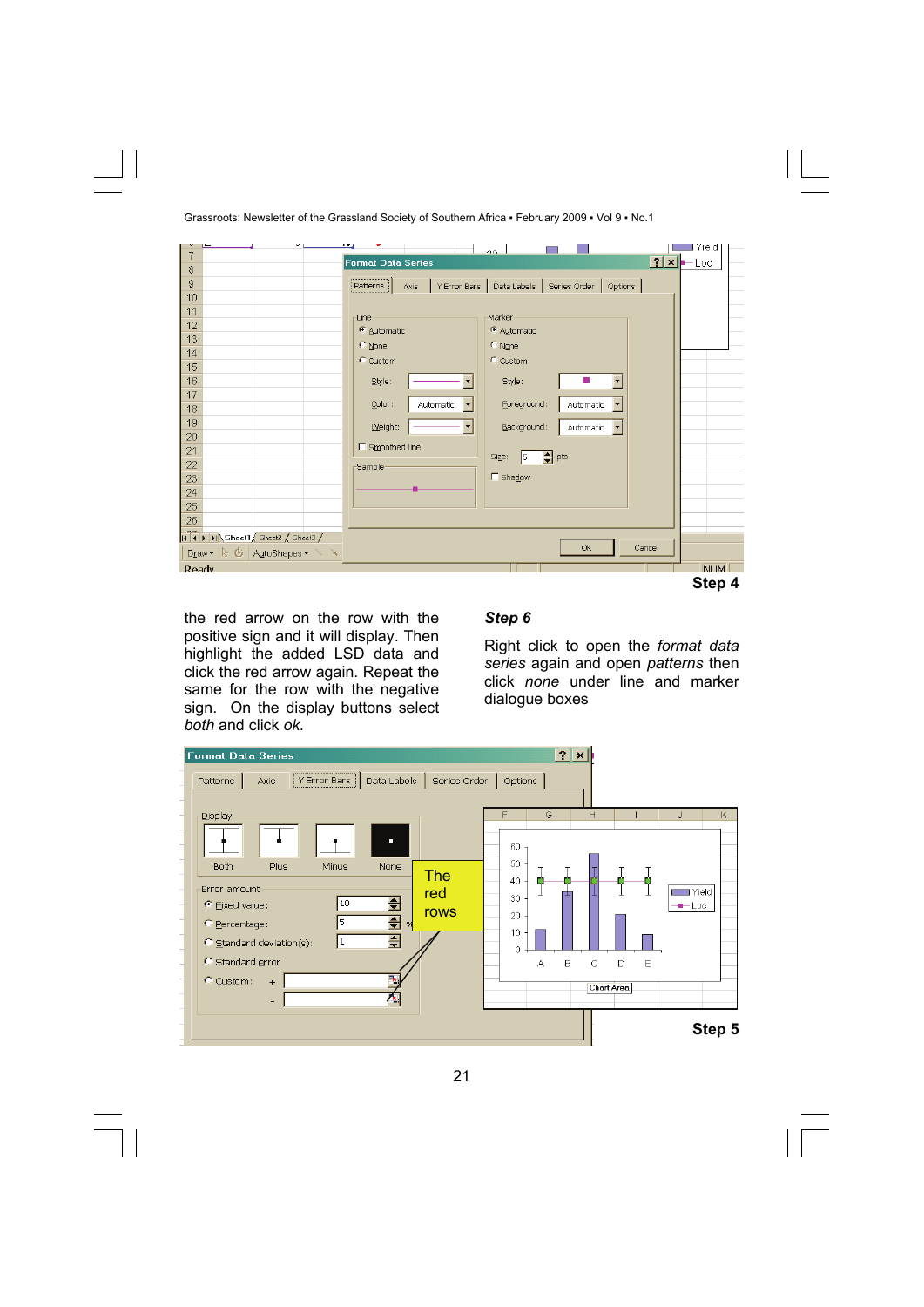**Format Data Series** 

C Automatic

C None

 $C$  Custom Style:

Color:

Weight:

 $\Gamma$  Smoothed line

Sample

Axis

**Patterns** 

l ine



From the original data area, delete the data from where you don't want LSD bars to appear.

**Step 6** 

# **MS Excel 2007**

*Step 1.* 

Plot your graph

## *Step 2*

Revert back to your data



Click *none*

**Size** 

Marker

 $\epsilon$  None C dustom

٠

 $\overline{\phantom{0}}$ 

 $\overline{\phantom{0}}$ 

Automatic

C Automatic

≴tvle∶

Poreground:

Background:

下

adow

 $\overline{\Leftrightarrow}$  pts

Y Error Bars Data Labels Series Order Options 1

п

Automatic

**Automatic** 

**OK** 

 $\overline{\phantom{0}}$ 

 $\overline{\phantom{0}}$ 

Cancel

 $|7x|$ 



and create a column. Fit the column with values that correspond to the location on the Y-axis where you want the bars to be.

Then click on *chart* and select *add data* to include the values in the new location. A quick way is to highlight your graph and drag the blue

boundary on your data to include the new data.

#### *Step 3*

Convert the added bar into a line graph by clicking on the newly added bar; the bars will be highlighted.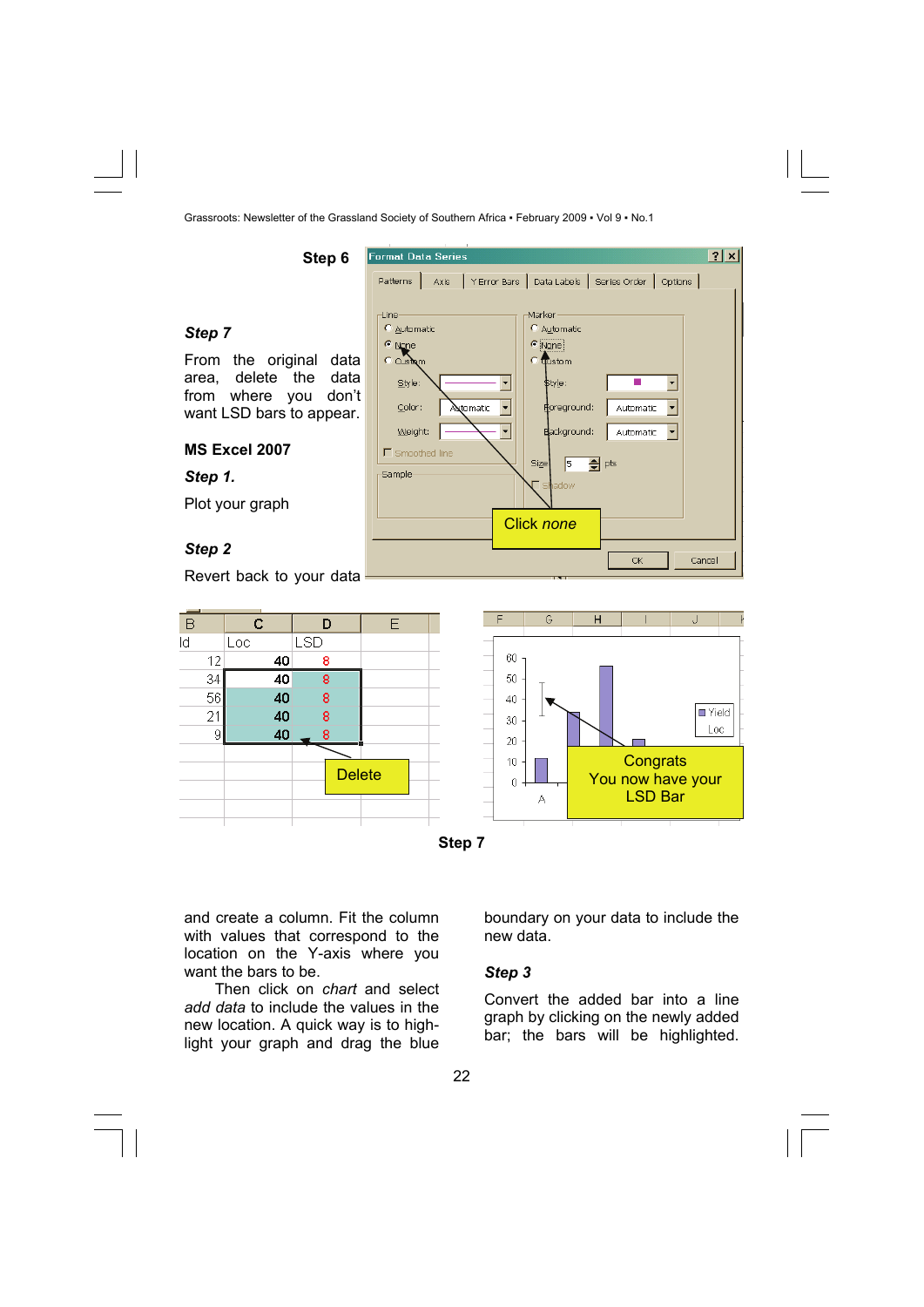

20

 $\overline{22}$ 23  $\mathbf{o}$ 

Wk1

Wk2

will select *chart type*, which will open another dialogue box where you will select *line graph*.

#### *Step 4*

Add another column to the data area. This is where you type in your LSD value. The value you entered into this column should be your LSD value divided by 2, as the bar you will insert will have the top and bot-

Wk3

Wk4

**Wk5** 



23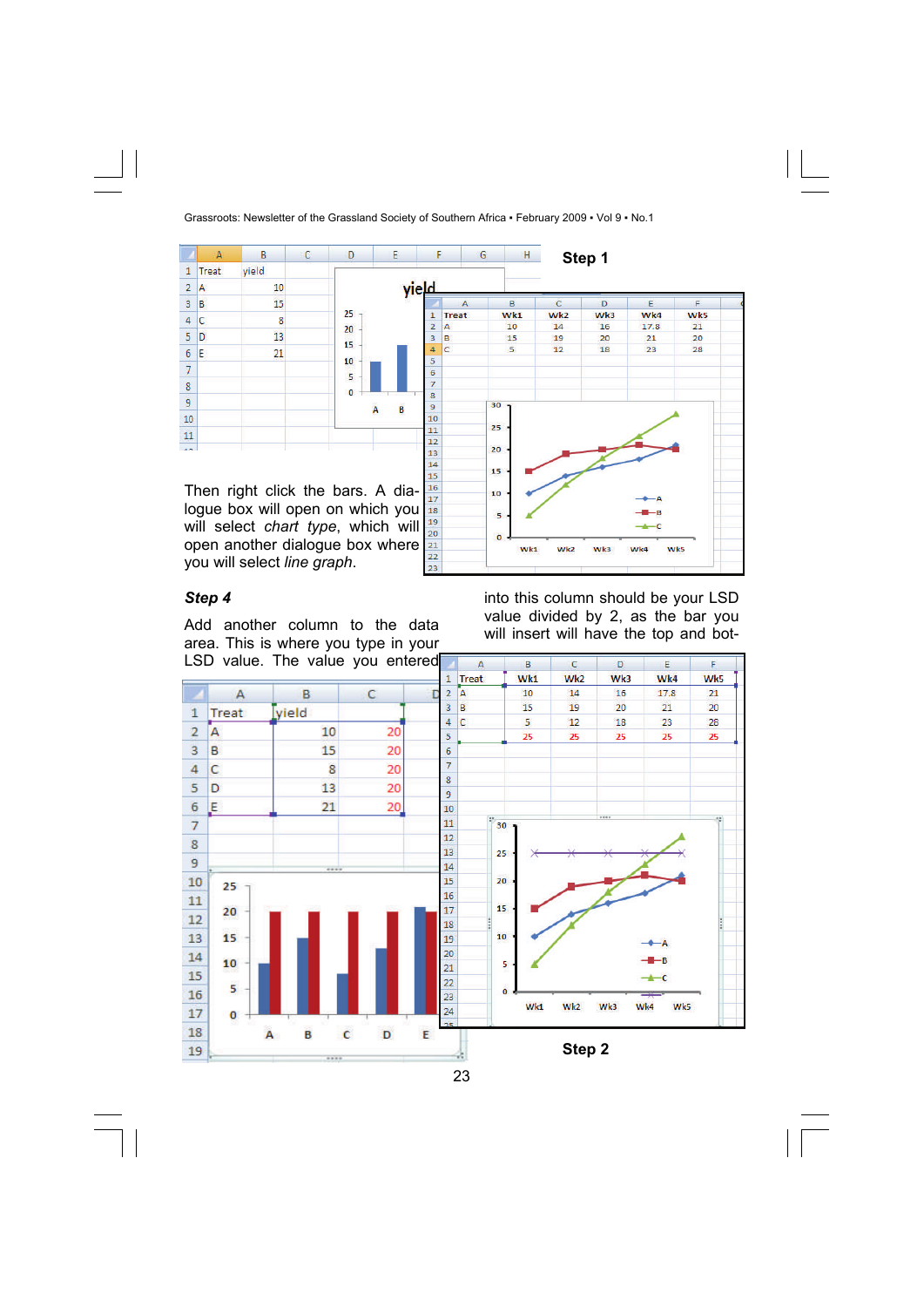

tom cut off i.e. double sided. It will double the value if you enter the actual LSD value

Click your chart, then click *layout* on the quick access tool bar, then go to a box region labelled *analysis* and the *open error bar* 



option, select *both* at the upper part, *custom* at the lower part and specify value box. A custom error bar dialogue box will appear. Click on the